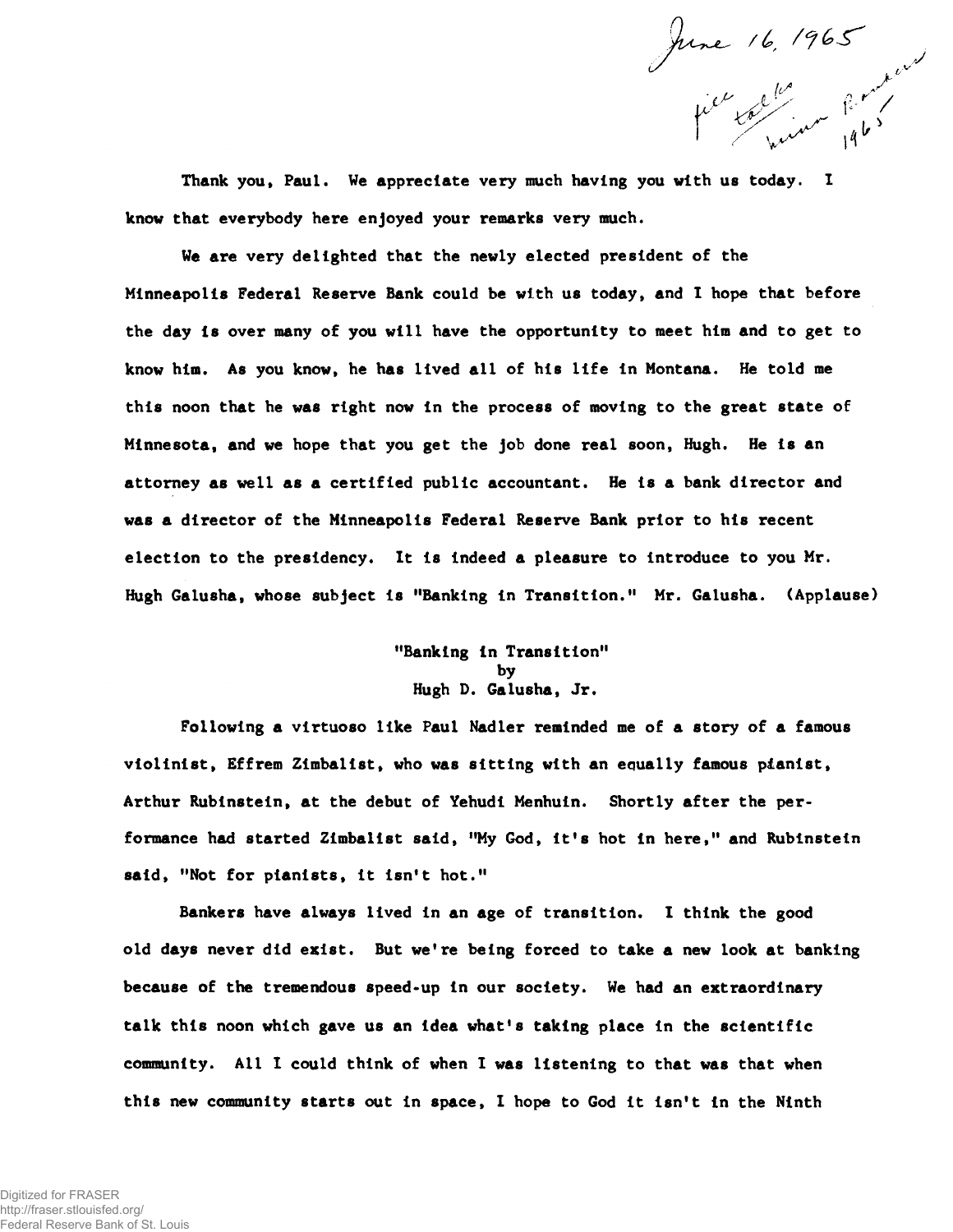Federal Reserve District, because I've got all the problems I can accommodate right now.

We're aware of what's happening in agriculture; the fact that if we were to have the same level of agricultural production or would have had in 1962 that we had had in 1940, there would have been half again as many people employed in agriculture.

These rapid changes are happening to banking. These things are happening to our economy, the financial world. They aren't as well known, they aren't as dramatic, but they're here. We've seen examples of action and reaction in our society, some planned, but most of them are accidental. I've been impressed in the reading of the history of the Federal Reserve System that the Open Market Committee, which has been an extremely successful tool in terms of monetary policy, came about as an accident. The system had to get more earnings in the early 20's, so they bought government securities. When they bought government securities, they found it had an immediate effect upon the banking system. From that accidental discovery came a very useful tool.

We're now in an era when perhaps the Open Market Committee as an instrument is not as effective as it was before because of evolution that has taken place in the banking community, such as the growth of CD's, the growth of negotiable notes, the changes that have been so well discussed by Dr. Nadler. We have a new monetary instrument; speeches by the chairman of the Federal Reserve System  $\cdots$  an example of action and reaction that was unrehearsed, spontaneous and probably fortunate. But these things are happening. They are facts that can't be ignored. I'm mindful of the story about Gallileo when he maintained against the Roman church that the earth went around the sun, he was forced to recant, but as he left the stand after his public recanting, he was overheard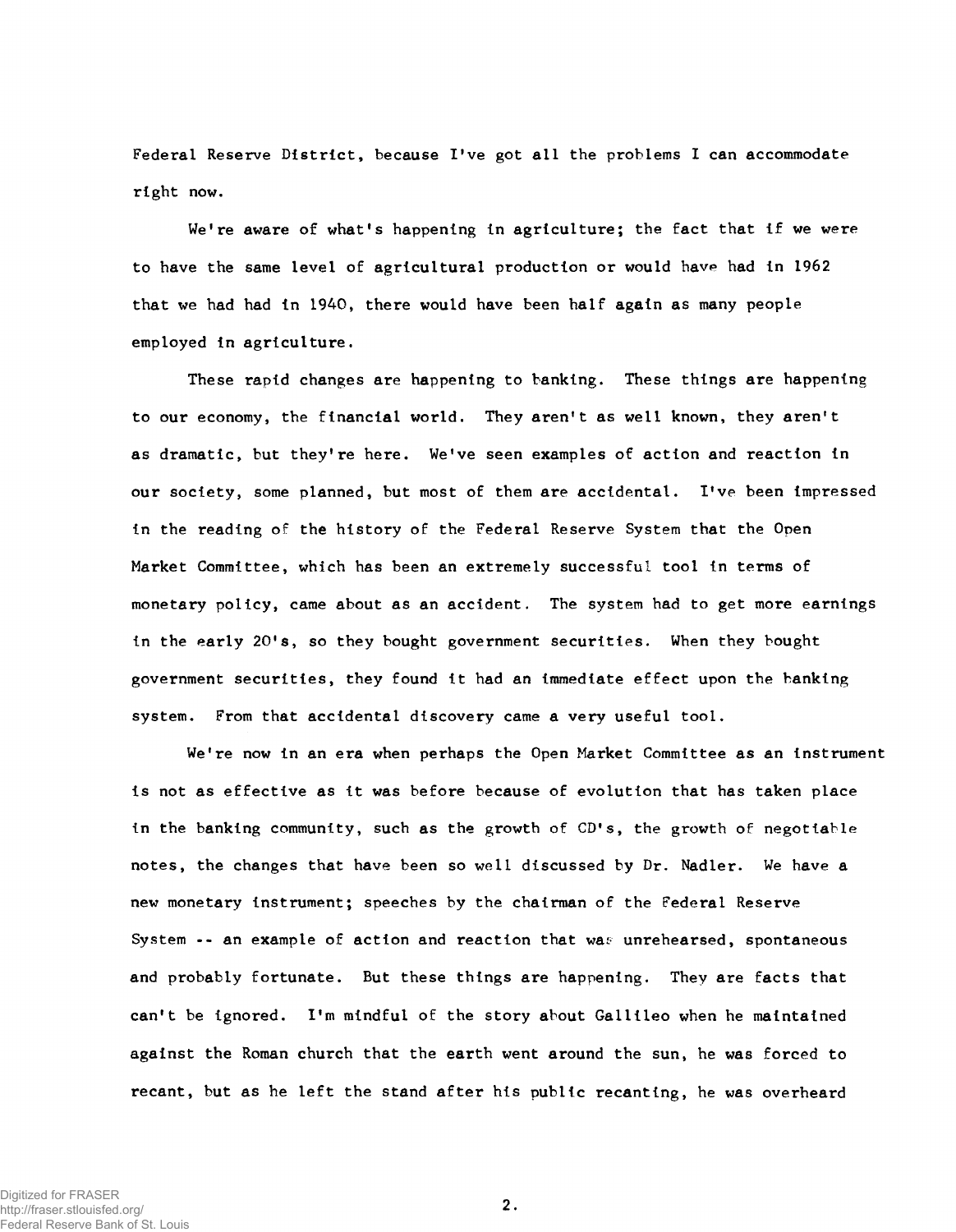to mutter, "But the earth still goes around the sun ." Change does occur. Change will occur. It's occurring fast. We're aware of what's happened in the industrial world; for example, it is estimated that 50% of General Electric sales are products devised since 1950. There has been an acceleration in every phase of our society, and this includes banking.

What's going to happen in the Ninth Federal Reserve District? I feel very strongly about this, because this is the district in which I have made my life. This is an area with many small businesses and banks. I'm particularly sensitive to the problems of small banks and the problems of survival of small business generally. I made my living serving small business, fighting against organized society in one way or another, whether it was the Internal Revenue Service, the FCC, the SEC, or what have you. And it is a fight. The interesting thing to me, though, is that small business does survive, that there are ways to survive, that the resourceful businessmen do succeed, and they are making profits. This is true of small banks, but they survive only if the management is aggressive, if the management is fully apprised as a matter of deliberate policy of everything that's taking place in their own industry.

There are a lot of glamorous things going on in the banking industry. Computerization is one. I read a paper (the amount of papers I find I have to read in this job is just incredible. I have a feeling some day my secretary is going to come in and find me suffocated) having to do with the compatibility of second generation computers, which itself is a lovely, lovely title. I thought of the freauent cause for divorce out in Montana, recited as a lack of compatibility, and then I got a picture of one computer divorcing another computer! While the whole broad spectrum of communications -- furnishing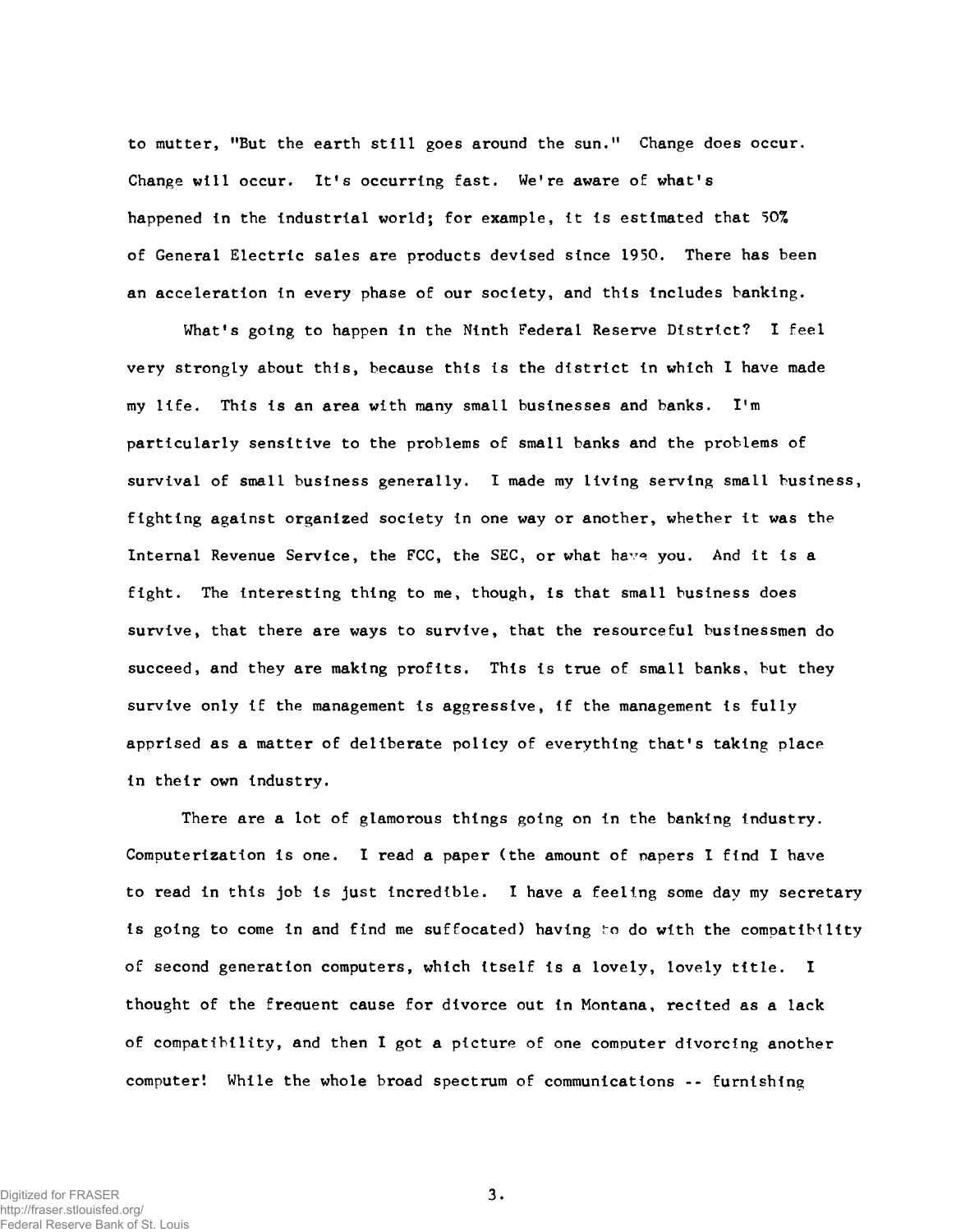Information, the use of encoding, securing statistical data -- back and forth across the district is important, it is very easy to go overboard on hardware. I am afraid there is a status factor involved in having a computer, just like there is a status factor in having an economist. I am not sure that every bank can afford either. Many of these items of hardware, and economists belong in this category, are essentials in the banking industry. Unfortunately, only the larger banks can afford them. In the drive to hold profits, ail banks are attempting to enlarge their areas of service, and reduce their costs simultaneously. Reliance to some degree on the new technology is essential.

How can the small bank compete? I think we are going to find a consolidation of service functions, but whether this can be done and preserve the integrity of the individual small bank is something else again. I happen to be confident that it can be done, and I think it can be done because there exists this service/cost vacuum. All banks have the same cost problem, but generally the big bank can emerge with a lower unit cost structure than the small bank. The small bank cannot compete on equal grounds. Pressure to find answers for the small bank is mounting. Somehow they are going to be found. I would hate to see every small bank end up with a computer, but the pooling of services may be an answer.

Another area of the expanding service/cost vacuum is trust service. Trust services are essential. But, again, to operate a trust department efficiently and effectively calls for an expensive department. A trust department must have analysts available to provide investment service competently and protect the investor. The trust department must be staffed with officers who have a single objective  $-$ - the trust department. I suspect there may be an area here for pooling of services, I don't know.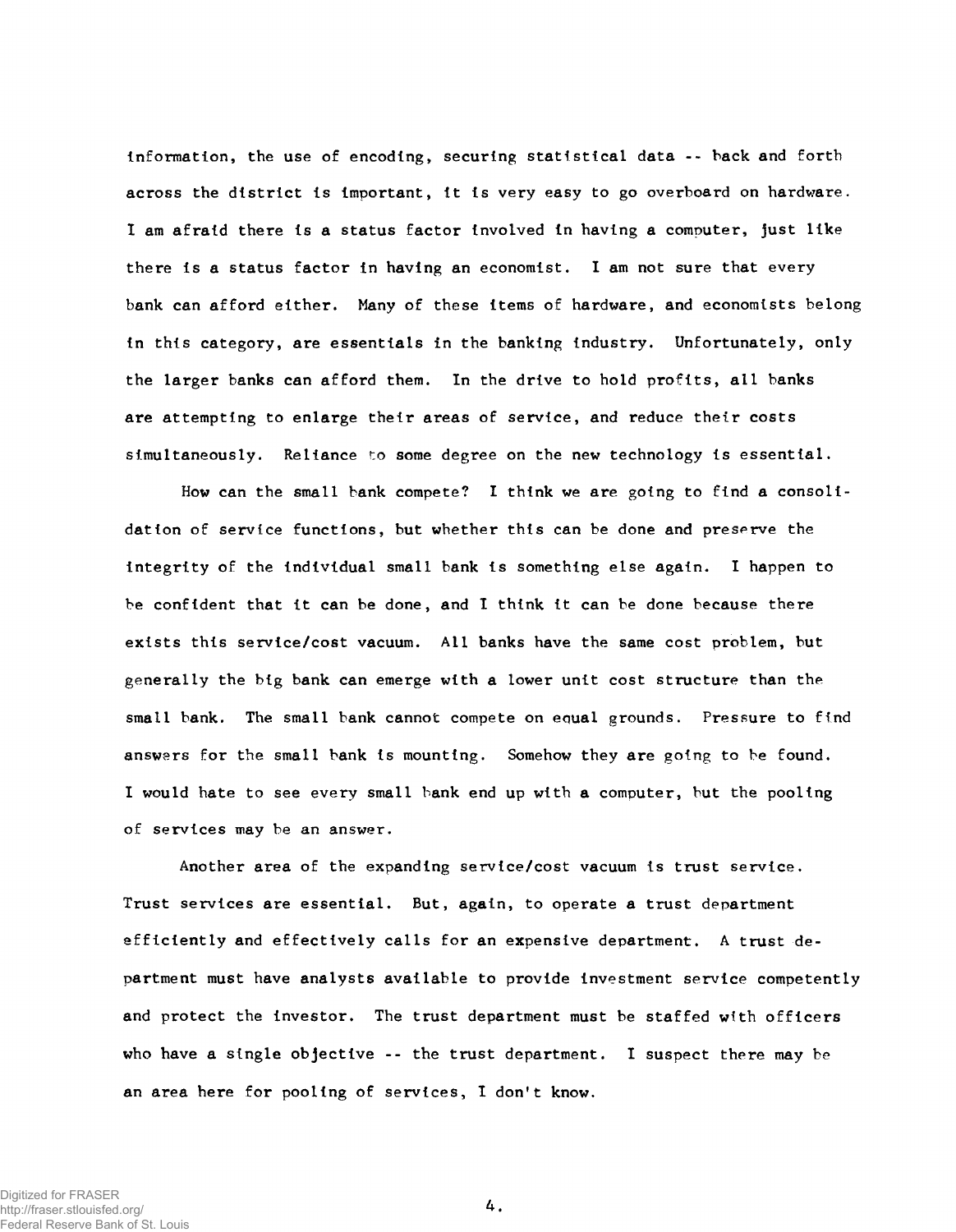Please don't go away saying that I am advocating pooling of services as a sole solution to the service/cost vacuum. I am just simply saying that these are things that the banking industry is facing, that there are these vacuums that exist, and something is going to occur to fill them. We think of action versus reaction. I think, generally speaking, as individuals we react; but we urge the people we are trying to influence to act, and there is a whale of a lot of difference. Having bargained with banks on behalf of clients, I am well aware of the lectures exhorting the businessman to modernize, to do this or that as a prerequisite to obtaining the loan. And at the same time, the banker delivering the lecture will be violating some of the basic precepts that he is advocating for his customers.

These changes can happen. They can happen peacefully, which is evolution, or they can happen violently, which is revolution. And the banking industry is up against the same time problem to a ccomplish the essential evolution that American industry has been. American banking is the home of free enterprise. One of the reasons that I have been able to make this shift from having been wholly on the side of private enterprise to at least a quasi-public institution is because I believe, and I believe this just as sincerely as I believe there is a Lord, that if free enterprise survives, it is going to survive through a healthy, wholesome, growing banking community, for it is the guts of the private enterprise system. Now I know that for someone who is president of the Federal Reserve Bank to speak this way to you is a little like the lecture that was given at one Naval station during the second World War -- when a man left the training program and became a midshipman, he was read the famous speech of John Paul Jones on freedom and democracy, knowing full well that when he got on the warship he was to be assigned to, he was going to have neither.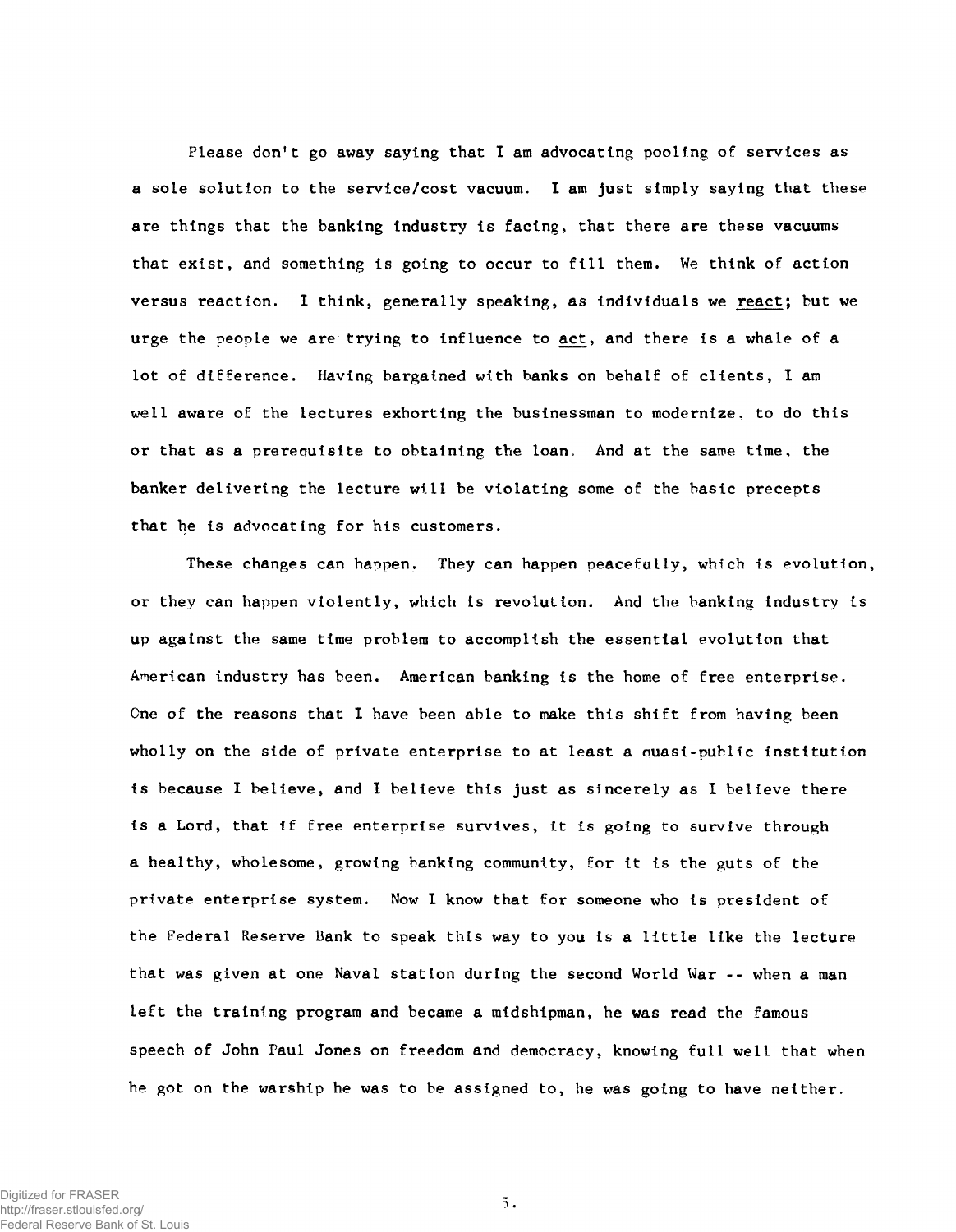But I believe that the banking fraternity can bring about these changes without the intervention of government agencies or any other social pressure. I believe this very strongly, because it has happened in the past. The only thing that has changed is the timetable. We are in an accelerated era. We have a different political climate, and we have a different economic climate. If these service/cost vacuums aren't filled by the banking industry itself whether operating individually or through the associations, or even, if you please, through the Federal Reserve System, which I regard as an essential element of the banking industry -- they will be filled by state and federal action. If this happens, it will be unpleasant and uncomfortable, but it will happen. I don't know whether it will be a Supreme Court decision or any of the other devices now accomplishing social change, but it will come, and when it comes, you will have lost something essential and something very precious to each of you. You will have bargained away your freedom to evolve in an orderly, planned manner on an individual basis. Thank you very much. (Applause)

## GLENN A. UGGEN:

Thank you very much for being with us this afternoon, Hugh. I hope that your moving will soon be accomplished so that you can be referred to as a true Minnesotan.

Would everyone like to stand up and take a stretch for a minute?

Gentlemen, our good friend, John Chisholm, has been Commissioner of Banks for just a little over a year. Personally, I think we are extremely fortunate that John accepted the Commissioner's job, and, John, I think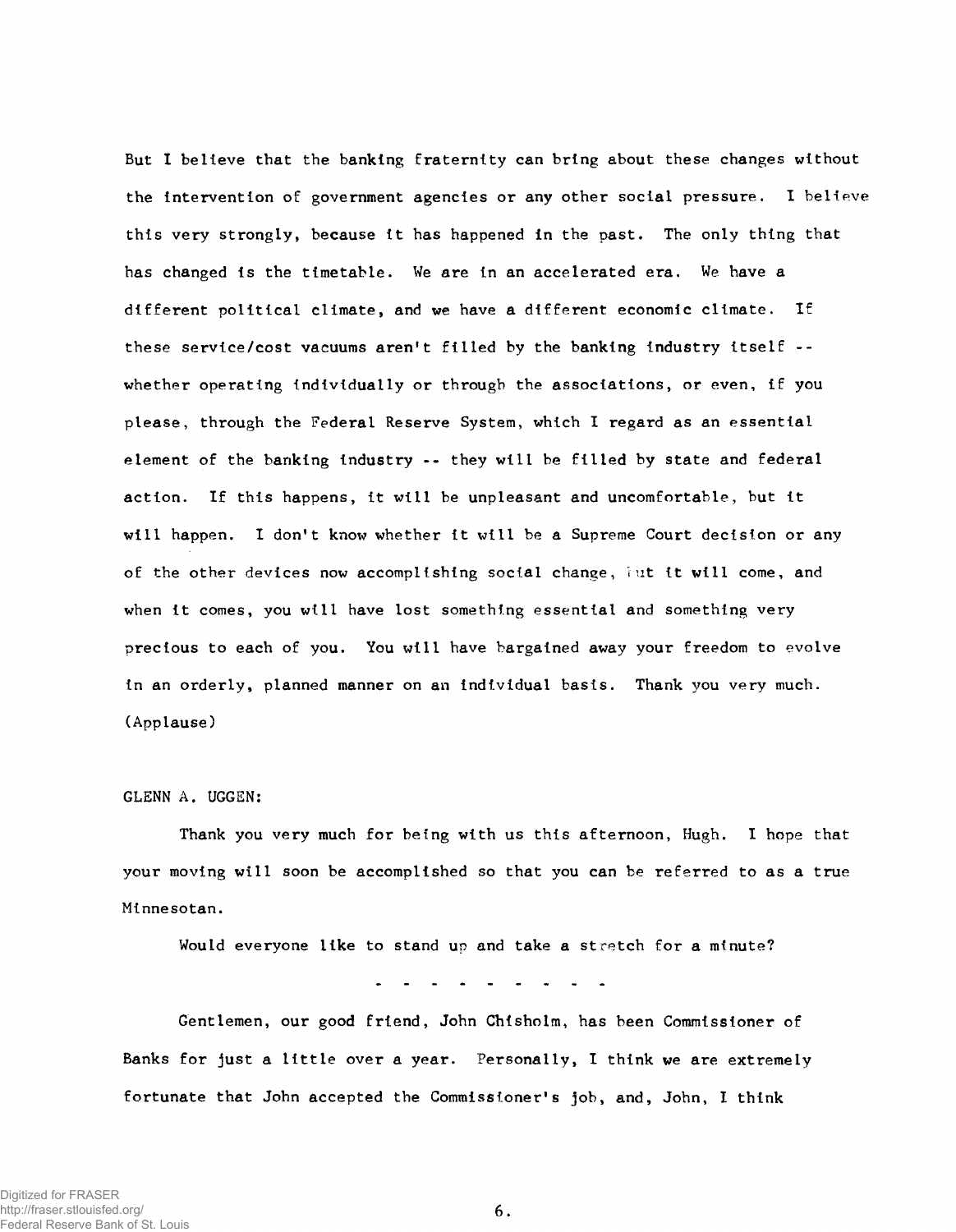everyone here joins me in expressing their appreciation to you for the outstanding job that you have done in the short time that you have been in the Commissioner's office. It has been a great pleasure to work with you and to see the progress that has been made in many areas since you accepted that Commissioner's post.

Gentlemen, I take great pleasure in introducing to you The Honorable John Chisholm, Commissioner of Banks for the State of Minnesota. John. (Applause)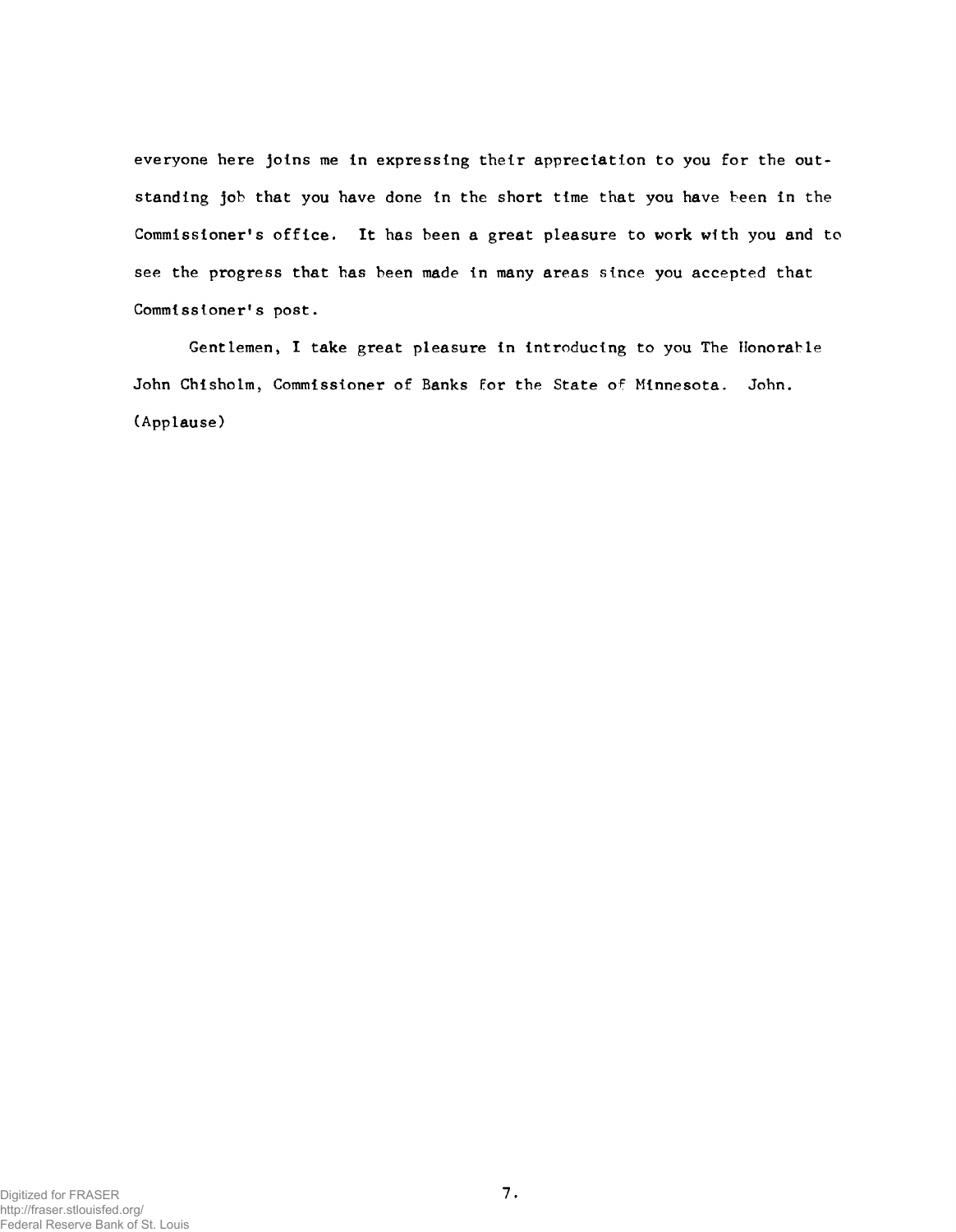Benking in transition. adam and Exe.

 $F R S$ 

Back in the days of World War I it was the custom at one of the hand stations to assompting the promotion of entireled men to the rank of medshipmen in the US hand service with the reading of a litter from John Paul Jones on the subject of command it see. The gest of the message was that while an imerican warship might fight for kemoarary and freedom, her company moued experience comparatively lettle of those conditions -I consider to all units of our society hy specieve - godt equeus Banking generally. astion - recettion Premium on action. and

heatoy

D)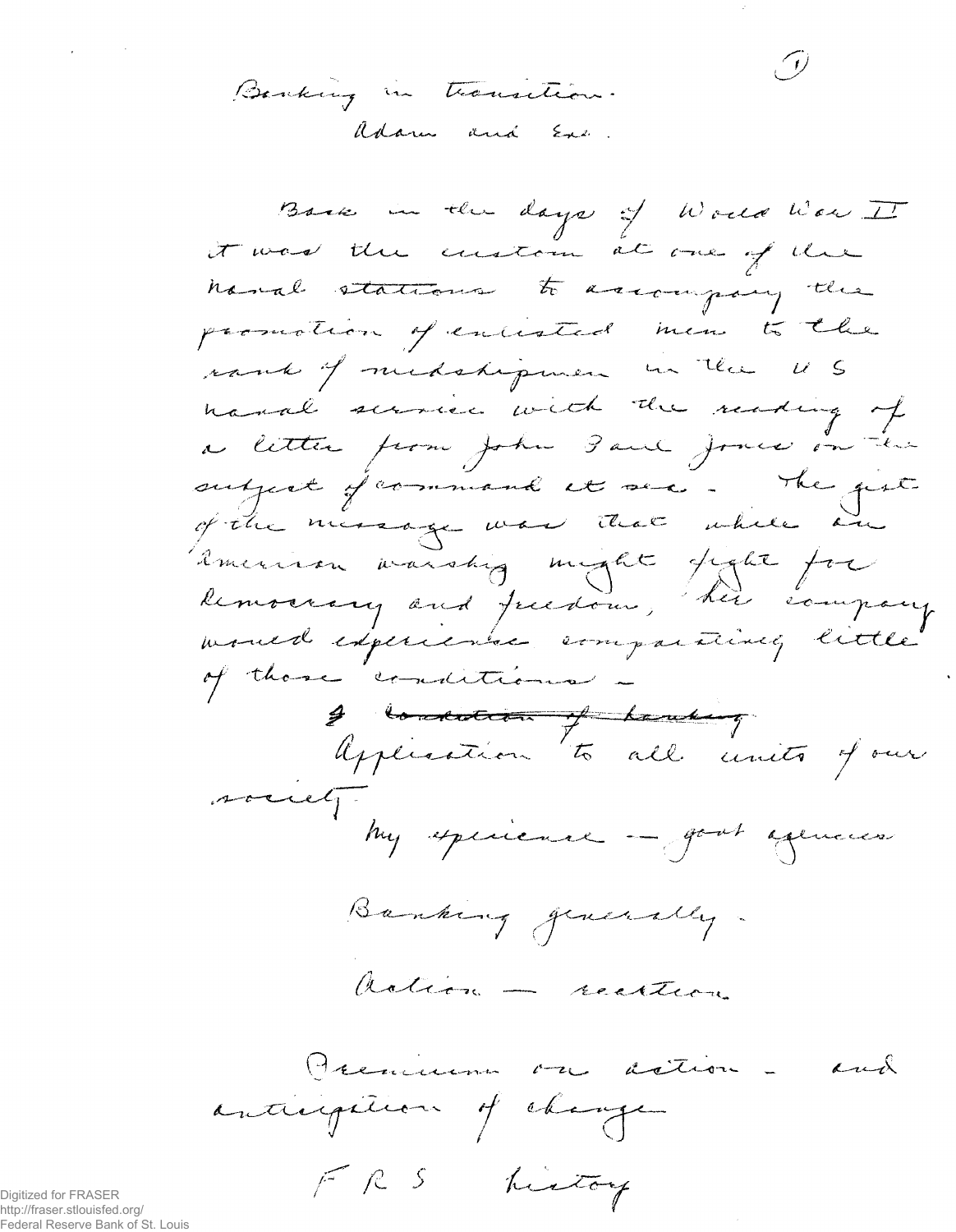(r) Open misset dévise  $\begin{picture}(120,10) \put(0,0){\line(1,0){10}} \put(15,0){\line(1,0){10}} \put(15,0){\line(1,0){10}} \put(15,0){\line(1,0){10}} \put(15,0){\line(1,0){10}} \put(15,0){\line(1,0){10}} \put(15,0){\line(1,0){10}} \put(15,0){\line(1,0){10}} \put(15,0){\line(1,0){10}} \put(15,0){\line(1,0){10}} \put(15,0){\line(1,0){10}} \put(15,0){\line($ Banking quincelly computer compatables divorce"

Entre 1 monetary instruments  $0.702$ negotiable notes lost of money decline of demand deposits Suniseanty departments Role of community V deskemie community

research

io comment has been able to find<br>a clear cut or entirely satisfying relationship between essencial change and advances in sommitiger knowledge. But - That there is a "correlation is increagable. Haut to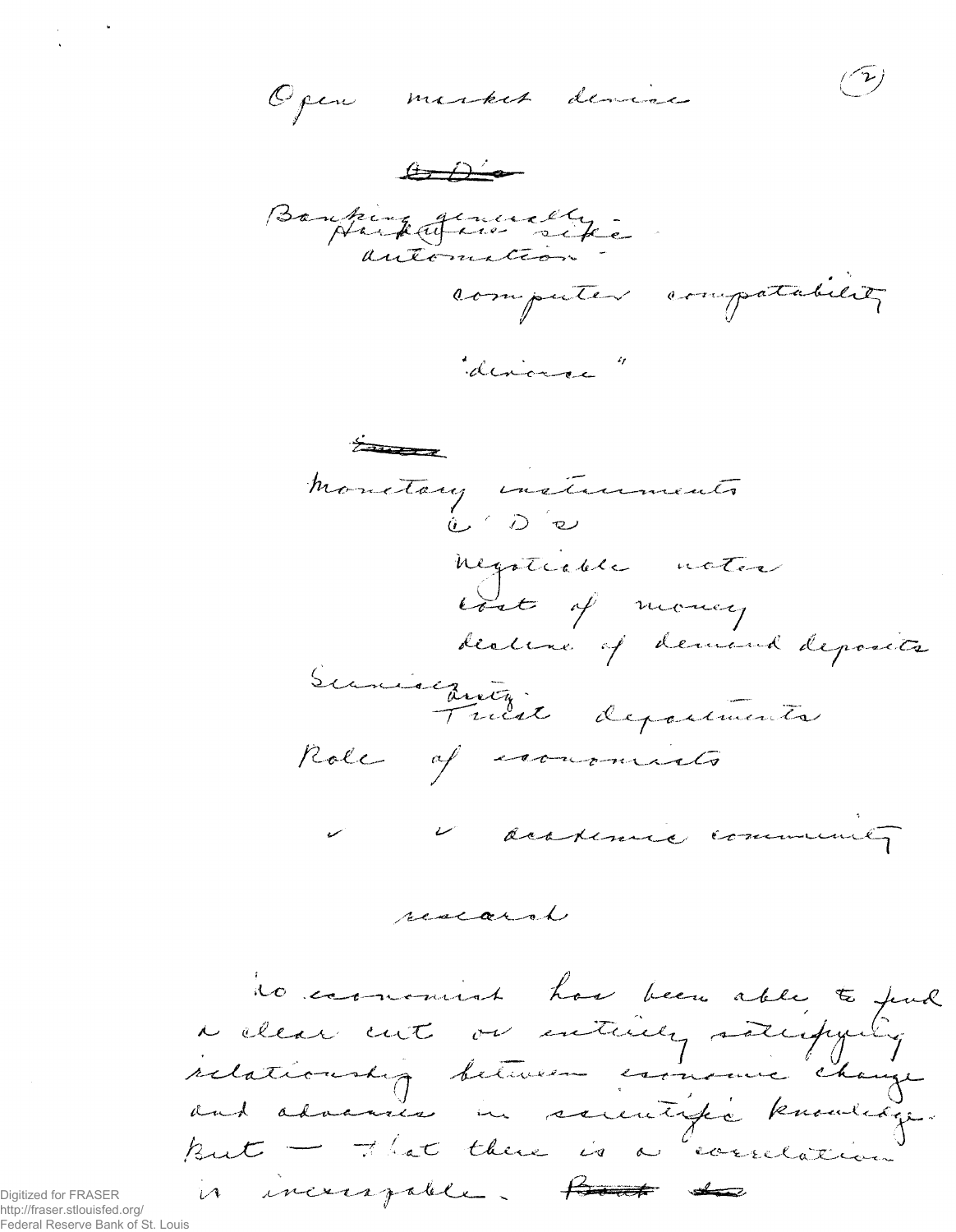aguerrettere is a bosis industry in this district - If form productivity some 50% more labor, land and other resources would have been required for the 1962 output. He changes in industrial pardment mix are an dramatic and as well known. Just as dramatic I suspect, but less well known are the changed the structure and product of U.S banking. the  $\mathcal{L}_{a\cdots a}=-a$ historice pressure suilled bank may from Profit

quote